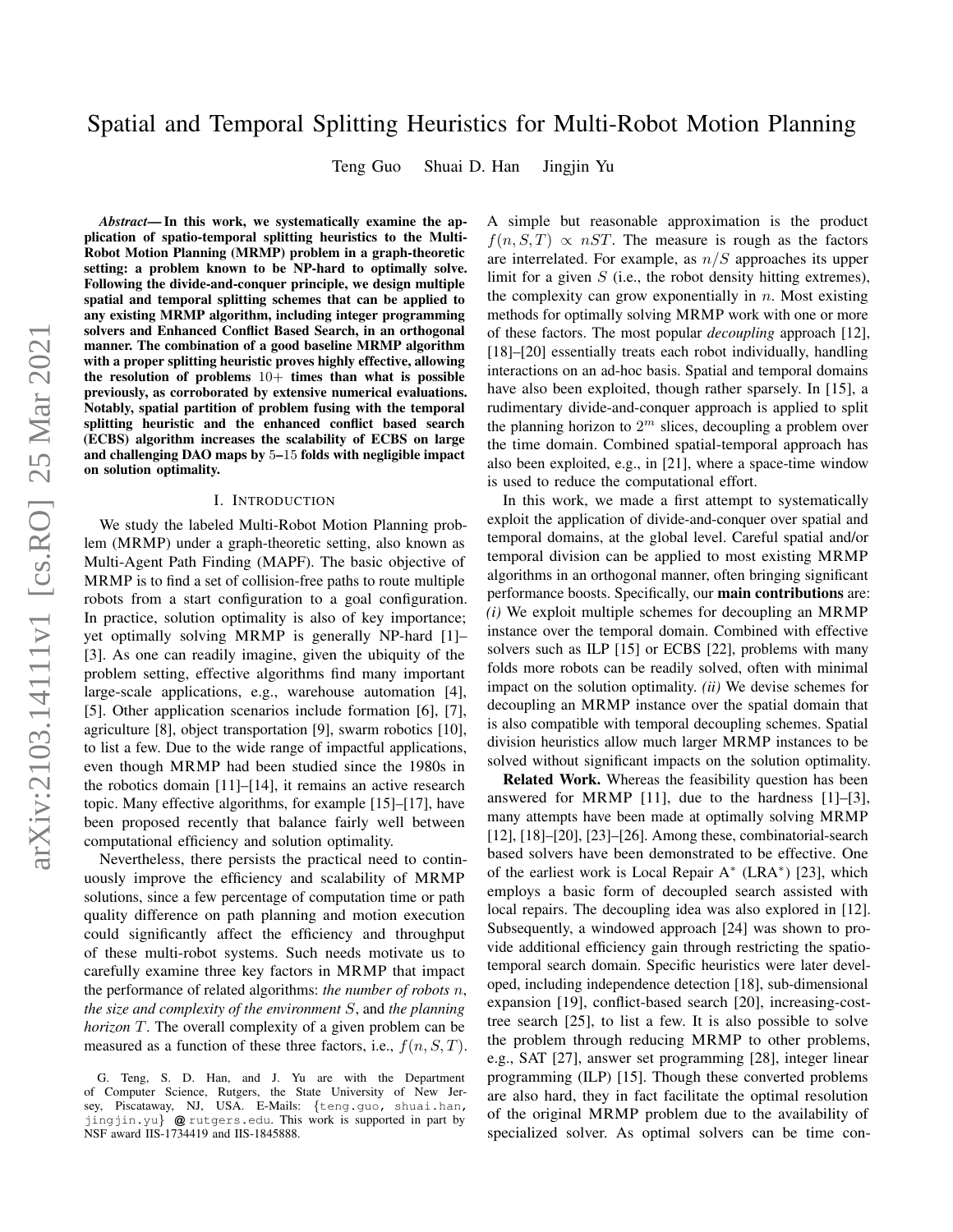suming to run, sub-optimal solutions to MRMP have also be extensively studied. Solvers like push and swap [29], push and rotate [30], windowed hierarchical cooperative A ∗ , developed as part of [21], all return feasible solutions quickly. Balancing efficiency and optimality is one of the most attractive topics; some algorithms emphasize scalability without sacrificing much optimality, e.g., enhanced conflict based search (ECBS) [22], DDM [31].

Relating to our work, divide and conquer techniques had been applied to tackle optimally solving MRMP. Similar to approaches explored in this work, sub-goals and sub-plans are stitched together to construct a global plan for multiagent planning in [32], which reduces the branching factor, leading to reductions in computation time. The k*-way-split* ILP [15] divides a problem into equal sized sub-problems by finding intermediate goals in the middle of individual paths. It effectively reduces the computation time of the ILP solver. The time domain split heuristic in this work builds on these earlier ideas and renders them more general.

Organization. In Section [II,](#page-1-0) we formally define the multirobot motion planning problem and provide preliminaries for ILP and ECBS. In Section [III](#page-1-1) and Section [IV](#page-3-0) we describe the time split heuristic and space heuristic respectively. In Section [V,](#page-4-0) we provide evaluation results of these heuristics combined with MRMP solvers. We conclude in Section [VI.](#page-5-0)

# II. PRELIMINARIES

<span id="page-1-0"></span>The *Multi-Robot Motion Planning* problem (MRMP) is defined on an undirected graph  $G = (V, E)$ . We assume that  $G$  is a grid graph by default. That is, given integers  $w$ and h as the graph's *width* and *height*, the vertex set can be represented as  $V \subseteq \{(i, j) \mid 1 \le i \le w, 1 \le j \le h, i \in$  $\mathbb{Z}, j \in \mathbb{Z}$ . The graph is 4-way connected, i.e., for a vertex  $v = (i, j)$ , the set of its neighboring vertices are defined as  $N(v) = \{(i+1,j), (i-1,j), (i,j+1), (i,j-1)\} \bigcap V$ . The problem involves n robots  $r_1, \ldots, r_n$ , where each robot  $r_i$  has a unique start state  $s_i \in V$  and a unique goal state  $g_i \in V$ . We denote the joint start configuration as  $X_S = \{s_1, \ldots, s_n\}$  and the goal configuration as  $X_G = \{g_1, \ldots, g_n\}$ . The objective of MRMP is to find a set of feasible path for all robots. Here, a *path* for robot  $r_i$  is defined as a sequence of  $T + 1$ vertices  $P_i = (p_i^0, \dots, p_i^T)$  that satisfies: *(i)*  $p_i^0 = s_i$ ; *(ii)*  $p_i^T = g_i$ ; *(iii)*  $\forall 1 \le t \le T, p_i^{t-1} \in N(p_i^t)$ . Apart from the feasibility of each individual path, for  $P$  to be collision-free,  $∀1 ≤ t ≤ T, 1 ≤ i < j ≤ n, P<sub>i</sub>, P<sub>j</sub> must satisfy (i)  $p<sub>i</sub><sup>t</sup> ≠ p<sub>j</sub><sup>t</sup>$  (no collisions on vertices); (ii)  $(p<sub>i</sub><sup>t-1</sup>, p<sub>i</sub><sup>t</sup>) ≠ (p<sub>j</sub><sup>t</sup>, p<sub>j</sub><sup>t-1</sup>)$  (no$ head-to-head collisions on edges).

In this work, we consider two optimization objectives. The first objective is to minimize the *makespan*, which is the time for all robots to reach the goal vertices. Following our problem definition, the makespan objective is interpreted as min T. The second objective is to minimize the *sum-of-costs*, a cumulative cost function that sums over all robots of the number of time steps required to reach the goals. For each robot, denoting  $t_i$  such that  $\forall t_i \leq t \leq T, p_i^t = g_i$ , the sumof-costs objective is calculated as  $\min \sum_{1 \leq i \leq n} t_i$ . We point

out that this later objective is also often a good proxy to the total travel distance objective.

The problems studied in this work are as follows.

**Problem 1. Min-Makespan MRMP.** *Given*  $(G, X_S, X_G)$ *, find a conflict-free path set* P *that routes the robots from*  $X_S$ *to*  $X_G$  *and minimizes makespan*  $T$ *.* 

Problem 2. Min-Sum-of-Costs MRMP. *Given*  $(G, X_S,$ XG)*, find a conflict-free path set* P *that routes the robots from*  $X_S$  *to*  $X_G$  *and minimizes sum of costs*  $\sum_{1 \le i \le n} t_i$ *.* 

Instead of developing full algorithms, this work focuses on heuristics for dividing an MRMP instance into sub-problems. These are solved using existing algorithms, in parallel when possible. The two classes of heuristics divide the original problem in time or space domain. After the split, we make sure that the solution for one sub-problem does not affect computing solutions for the others, thus maintaining the completeness guarantee of the existing MRMP algorithms.

### III. SPLITTING OVER THE TIME DOMAIN

<span id="page-1-1"></span>Our time-division heuristic has its roots in a split heuristic from [15]. We first provide a brief introduction of that heuristic, and continue to describe our significant generalizations.

Given an MRMP instance, the original  $k$ -way ( $k$  as a power of 2) split heuristic [15] divides a problem into  $k$  equal sized sub-problems. Denoting the original start configuration as  $X<sub>S</sub>$  and goal configuration as  $X<sub>G</sub>$ , in the first iteration, the heuristic finds an *intermediate configuration*  $X_{IM}$ , and generates one sub-problem that routes robots from  $X_S$  to  $X_{IM}$ , and another sub-problem that routes robots from  $X_{IM}$ to  $X_G$ . Here, for each robot, its intermediate configuration in  $X_{IM}$  is a vertex that is roughly the same distance to the robot's start and goal vertices. Such a process is then recursively applied to the two sub-problems for another  $k/2$ − 1 times each. After all sub-problems are created and solved individually, a solution to the original problem is found by concatenating solutions for the sub-problems. An example of such a time division is provided in Fig. [1.](#page-1-2)



<span id="page-1-2"></span>Fig. 1. An example of the time-split heuristic. (a) The original problem in a  $6 \times 4$  grid with 3 robots. The start and goal configurations are visualized using red and green disks. The dashed lines show one set of possible solution paths. (b) With the time-split heuristic, the problem can be solved in two phases. The robots are first moved to an intermediate configuration (yellow disks), and then to the goals.

# *A. Arbitrary Splitting over the Time Domain*

The original  $k$ -way split limits  $k$  to be powers of 2 and force each sub-problem to have roughly equal underestimated makespan (i.e. the minimum possible makespan when ignoring robot collisions). We remove these limitations, allowing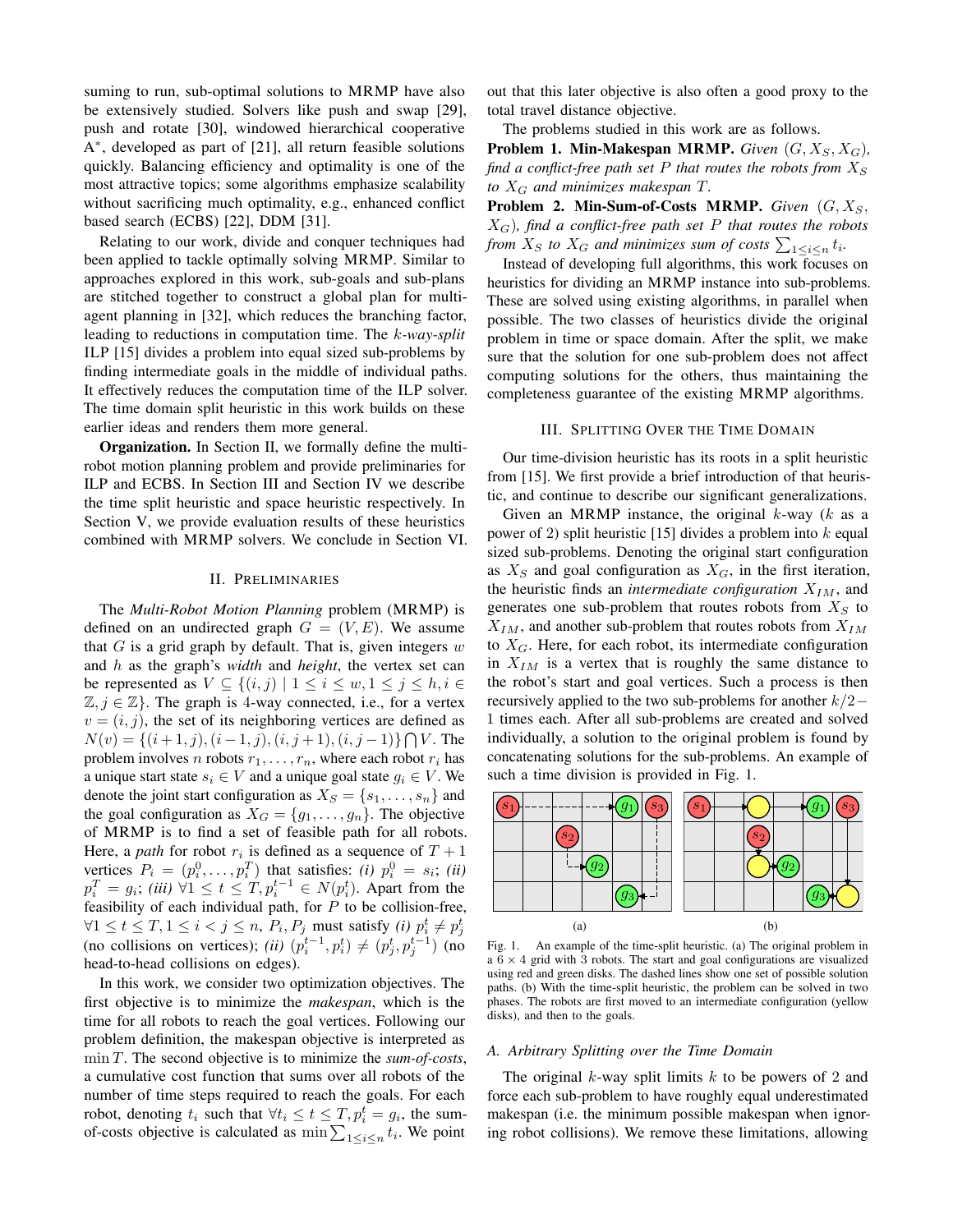splitting the original problem into arbitrary number of subproblems with different underestimated makespan.

Given an MRMP instance  $(G, X_S, X_G)$  and  $k \in \mathbb{Z}$ , our time-split heuristic (Algorithm [1\)](#page-2-0) first computes a shortest path  $P_i$  for every robot i. Each time the instance is split, conflict-free intermediate states are located. For each intermediate state  $x_{IM}^{ij}$ , the intermediate state for robot i in the  $j$ -th sub-problem, we consider all robots in a descending order of the shortest path length. Then for each robot  $i$ , we find a series of candidate intermediate goal states  $X_{IM}^i$ .

The intermediate state  $x_{IM}^{ij}$  is picked from the vertices that are about  $d_{ij} = j \cdot \text{dist}(x_S^i, x_G^i)/k$  from the start vertex and  $|P_i| - d_{ij}$  from the goal vertex while avoiding conflicts, where  $dist(u, v)$  is denoted as the shortest distance between two vertices  $u$  and  $v$ . If no conflict-free intermediate state is found, vertices whose distance form start vertex are  $d_{ij} \pm 1$  are considered. When all intermediate goal states are decided, a polynomial time algorithm (i.e. [33], [34]) CheckSolvable() can check if the resulting sub-problems are solvable. This procedure is repeated until a feasible intermediate goal state is found. The final feasible intermediate states denoted as  $X_{IM} := \{x_{IM}^{ij}; 1 \leq j \leq k-1, 1 \leq i \leq n\}$  will be returned. In this way, the initial instance is split into  $k$ sub-problems,  $P_1(G, X_S, X_{IM}^1), ..., P_k(G, X_{IM}^{k-1}, X_G)$ . Any MRMP solvers may be applied to solve the resulting subproblems. Since there is no interaction between the individual sub-problems, once we obtain the solution for each subinstance the final path can be obtained by concatenating them together. The final makespan is obtained by adding all the makespan of each sub-problem together, which is  $T = \sum_j T_j$ . In practice, the simple heuristic dramatically improves algorithm performance without heavy negative impact on path optimality in terms of makespan; we observe a consistent speedup in computational experiments.

As a further generalization, our time-split also allows splitting the problem into instances with arbitrary ratio. For arbitrary ratio  $\lambda_j$  with  $\sum_j \lambda_j = 1$ , we just let  $d_{ij} =$  $(\sum_{\ell=1}^{\ell=j} \lambda_{\ell}) dist(x_S^i, x_G^i)$ . For *min-makespan* MRMP, if we decide to split original problem into  $k$  sub-problems, we observe that even splits are generally better than uneven splits. Empirically, the computational time of MRMP solvers is largely determined by the time span. Since the computational time of time-split MRMP is decided by the maximum running time to solve each sub-problem, even splits lead to the smallest expected maximum time span of sub-problems, and consequently make the parallelization more efficient.

# *B. Special Considerations for Min-Sum-of-Cost Objective*

Apart from requiring  $k$  to be a power of 2, the original k-way split heuristic performs poorly in solving *min-sumof-costs* MRMP. Since the heuristic generates intermediate configurations by equally splitting the shortest paths, robots often cannot reach the goal configurations until the last subproblem. Thus, a robot does not reach the goal vertex as fast as possible, even though it might be very close to the goal in the beginning. As an example, suppose that a 2-way split is carried out with each sub-problem having a time horizon

### Algorithm 1: k*-time-split* for *min-makespan* MRMP

<span id="page-2-0"></span>**Input:** Start and goal configurations  $X_S$ ,  $X_G$ , graph G 1 Call A\* to find an individual path  $P_i$  for each robot i; 2 Sort paths  $P_i$  according to path length in descent order; 3 for  $j = 1$  *to*  $k - 1$  do <sup>4</sup> while *true* do  $\begin{array}{c|c} 5 & H_{used} \leftarrow \emptyset; \end{array}$ 6 **for**  $i = 1$  *to n* **do**  $\begin{array}{cc} \pi & | & | & S_1 \leftarrow \emptyset, S_2 \leftarrow \emptyset, d_{ij} \leftarrow j \cdot dist(x_S^i, x_G^i)/k; \end{array}$  $\begin{array}{c|c} \mathbf{8} & \mathbf{8} & \mathbf{8} \end{array}$   $\begin{array}{c} \mathbf{8} & \mathbf{8} \\ \mathbf{8} & \mathbf{8} \\ \mathbf{8} & \mathbf{8} \end{array}$   $\begin{array}{c} \mathbf{8} & \mathbf{8} \\ \mathbf{8} & \mathbf{8} \\ \mathbf{8} & \mathbf{8} \end{array}$  $g_{min} = g_{max} = |P_i| - d_{ij};$ <sup>9</sup> while *true* do <sup>10</sup> Find the vertices whose distance is in  $[s_{min}, s_{max}]$  from  $x_S^i$ , add them to  $S_1$ ; 11 | Find the vertices whose distance is in  $[g_{min}, g_{max}]$  from  $x_G^i$ , add them to  $S_2$ ; 12  $\vert \vert \vert \vert \vert V \leftarrow (S_1 \cap S_2) - H_{used};$ 13 if  $V \neq \emptyset$  then 14 | | | Choose random  $x_{IM}^{ij} \in V$ , add it to  $H_{used}$ ; <sup>15</sup> break; 16 | | | | | else 17 |  $s_{min} \leftarrow s_{min} - 1, s_{max} \leftarrow s_{max} + 1;$ 18  $g_{min} \leftarrow g_{min} - 1, g_{max} \leftarrow g_{max} + 1;$ 19 **if**  $CheckSolvable(X_{IM}^j)$  **then** break; 20 return  $X_{IM}$ ;

of  $T/2$ . If a robot  $r_i$  does not move in the solution to the second sub-problem (i.e.,  $T/2 \le t \le T$ ), it contributes 0 to the total distance. However, if  $r_i$  moves even a single step in the solution to the first sub-problem (i.e.,  $0 \le t \le T/2$ ), then  $r_i$  will contribute at least  $T/2$  to the total sum of costs. Thus, the final sum of costs obtained would be highly sub-optimal as pure an artifact of the heuristic.

We modify the *min-makespan* version of time-split, making it applicable to *min-sum-of-costs* MRMP. Take 2-way split as an example, suppose that the makespan lower bound of original MRMP is  $T$ , we still break it into two subproblems with time horizon of  $T/2$  each. Instead of choosing intermediate states at the middle of each individual path, for robot  $r_i$  the vertex whose distance is  $d_i = \min(T/2, |P_i|)$ from start vertex while  $|P_i| - d_i$  from goal vertex would be chosen, where  $|P_i|$  is the path length of robot  $r_i$  found by  $A^*$  ignoring conflicts with other robots. By setting  $T/2$  as the threshold time-span, robots can reach their goal as fast as possible and the resulting sum of costs lower bound of the two sub-problems are additive.

Lemma III.1. *If the original problem is feasible, the timesplit heuristic always generates feasible sub-problems.*

*Proof.* Assume original problem  $P(G, X_S, X_G)$  is solvable, then there must be an optimal solution  $\Pi = (\Pi_0, \dots, \Pi_T)$ , with corresponding makespan T. Consider a configuration  $\Pi_j = (\Pi_{1j}, \Pi_{2j} \dots \Pi_{nj})$  where  $\Pi_{ij}$  is denoted as the path vertex of robot i at time step j, the sub-problems  $P(G, X_S, \Pi_i)$ and  $P(G, \Pi_i, X_G)$  are solvable. That is, a feasible problem indicates that feasible intermediate configurations always exist. Algorithm [1](#page-2-0) iterates over all of the possible configurations in the second outer loop and terminates in finite steps when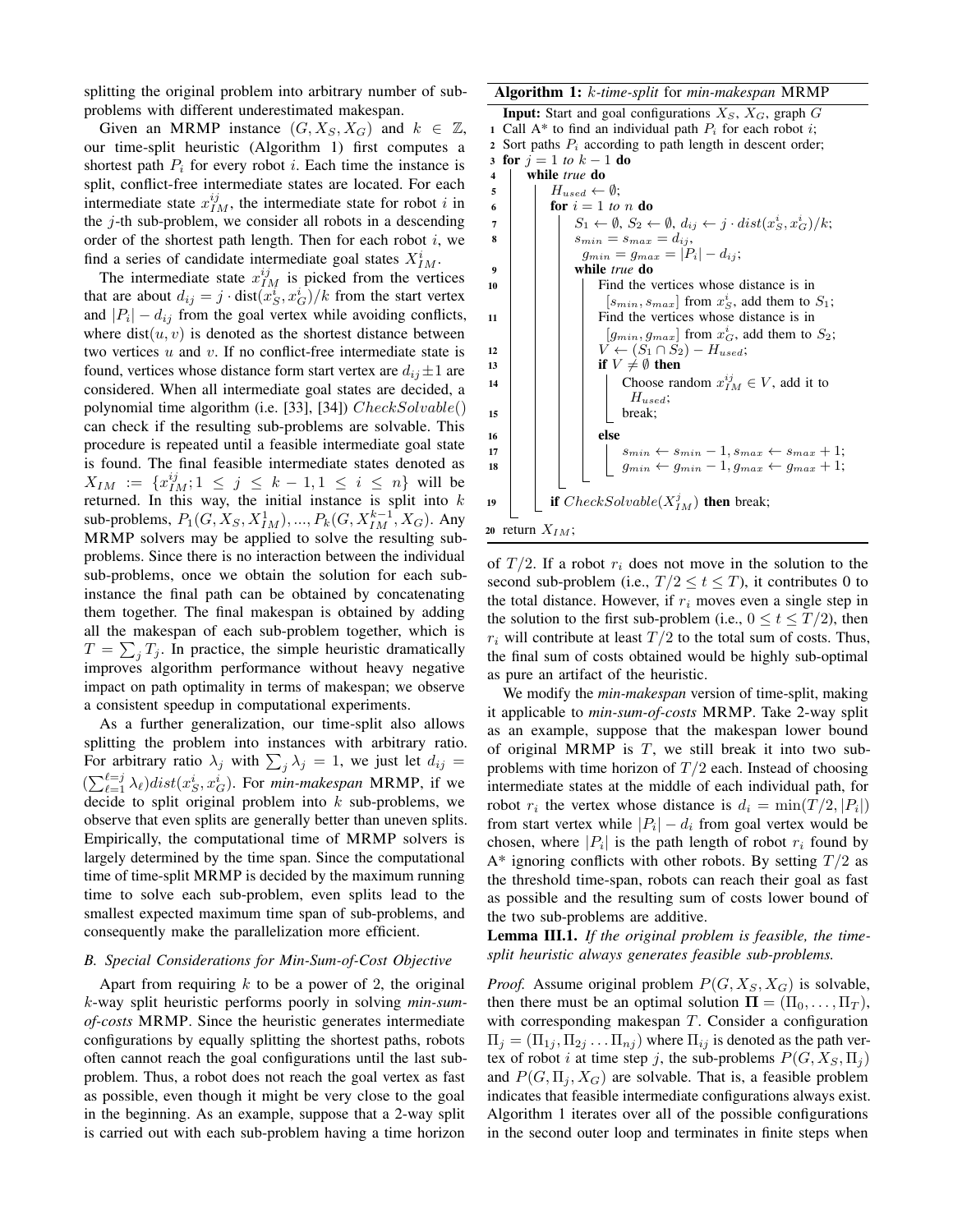# Proposition III.1. *The time-split heuristic maintains the completeness of the existing* MRMP *algorithms.*

 $\Box$ 

Remark. Theoretically, time-split is complete on any graph. In the worst case, finding a feasible intermediate configuration takes  $O(|V|^n)$  time. However, in our experimental evaluation, when robot density is not extremely high, nearly every intermediate configuration found leads to solvable instances. Therefore, checking whether a sub-problem is solvable is unnecessary when robot density is not extremely high.

Remark. Time split heuristic is applicable in combination with any MRMP solvers; ILP and ECBS are chosen as representatives here. The performance of ILP solver is heavily affected by the ILP problem size, i.e. number of variables. Therefore, with smaller sub-problems to solve, time-split ILP runs faster than non-split ILP. As for ECBS, in the worst case, the sub-problems adopt the whole map and expand all states, which is the same as non-split ECBS. But in practice, the original problem is divided into sub-problems whose starts and goals are closer and it takes less time to find individual paths. Also, because the starts and goals are closer, usually when the instance is not very dense it takes less time to find solution for each sub-problem since there would be less conflicts in each sub-problem to resolve and thus the CT-tree needs to be searched is smaller. Besides, the heuristics allows us to take advantage of multiple cores and the resulting sub-problems can be solved in parallel.

# IV. SPLITTING OVER THE SPATIAL DOMAIN

<span id="page-3-0"></span>As another natural route to the reduction of sub-problem sizes, a *space-split* heuristic is explored which splits the original problem over the spatial domain. To stitch together the sub-problems, *buffer zones* are introduced between divided regions of the environment (Fig. [2\)](#page-3-1). Essentially, buffer zones are regions with small blocks that allow robots to migrate from one region of the larger environment to another region of the environment between sub-problems. After examining multiple choices, we settled with buffer zones containing multiple small rectangular blocks that belong to different regions in different sub-problems.

As an illustration, for the instance in Fig. [2,](#page-3-1) two buffer zones  $B_1$  and  $B_2$  are created. Each buffer zone contains two disconnected rectangular areas. The buffer zones separate the rest of the graph into two regions  $G_1, G_2$  where  $G = G_1 +$  $B_1 + G_2 + B_2$ . Here, we define operator "+" as  $G(V, E)$  =  $G_1(V_1, E_1) + G_2(V_2, E_2)$  where  $V = V_1 \cap V_2$  and  $E =$  $\bigcap_{v \in V} \{ (v, u) | u \in N(v) \}.$  Operator "−" is similarly defined.

Depending on their starts and goals, robots are classified into 4 groups: (i)  $x_S \in G_1 + B_1$ ,  $x_G \in G_1 + B_1$ ; (ii).  $x_S \in$  $G_2+B_2$ ,  $x_G \in G_2+B_2$ ; (iii).  $x_S \in G_1+B_1$ ,  $x_G \in G_2+B_2$ ; (iv).  $x_S \in G_2 + B_2$ ,  $x_G \in G_1 + B_1$ . Depending on the classification, intermediate goal states are selected for each robot. For example, a robot going from  $B_1$  to  $B_2$  may require it to go into  $G_1$  first. The rules of choosing intermediate states are described in Algorithms [2](#page-3-2) and [3.](#page-3-3) Algorithm [2](#page-3-2) shows how



<span id="page-3-1"></span>Fig. 2. Space split applied to the example in Fig. [1.](#page-1-2) Here,  $G_1, G_2, B_1, B_2$ are colored in pink, blue, green, grey, respectively. The two sub-figures show the two sub-problems.

to classify the robots according to their starts and goals. If start and goal are in the same sub-graph, the intermediate state is chosen in that sub-graph. If the goal is in another sub-graph and the robot is in the buffer zone, it should not be sent to the buffer zone. If the goal is in another sub-graph but not in the buffer zone, the robot should be sent to the buffer zone in the first phase. Lines 7-8 ensure that the algorithm can always find a conflict-free intermediate goal even if the buffer zone is not large enough to hold all the robots.

<span id="page-3-2"></span>

| <b>Algorithm 2:</b> Determine intermediate state                             |
|------------------------------------------------------------------------------|
| <b>Input:</b> Start $x_S$ ; goal $x_G$ ; subgraphs $G_1, G_2$ ; buffer zones |
| $B_1, B_2$ ; set $H_{used}$                                                  |
| <b>1 if</b> $x_s$ and $x_d$ are in the same subgraph $G_i$ then              |
| 2 $x_{IM} \leftarrow \text{alloc}(G_i, x_S, x_G);$                           |
| 3 else if $x_G$ is in another buffer zone then                               |
| $x_{IM} \leftarrow \text{alloc}(G_i - B_i, x_S, x_G);$<br>$4\quad$           |
| 5 else $x_{IM} \leftarrow \text{alloc}(B_i, x_S, x_G);$                      |
| 6 if $x_{IM} = null$ then $x_{IM} \leftarrow \text{alloc}(G_i, x_S, x_G)$ ;  |
| 7 return $X_{IM}$ ;                                                          |
|                                                                              |
| <b>Algorithm 3:</b> Allocate intermediate state                              |
| <b>Input:</b> Start and goal $x_S, x_G$ ; Subgraph $SG(V, E)$ ; Set<br>TT    |

<span id="page-3-3"></span>Hused 1  $x_{IM} \leftarrow null$ ,  $minV \leftarrow +\infty$ ; 2 for  $v \in V$  do  $\mathfrak{z} \mid f \leftarrow \lambda_1(\max(dist(v, x_S), T_1) + \max(dist(v, x_G), T_2))$ 4  $+ \lambda_2 \rho(v) + dist(v, x_S) + dist(v, x_G);$ 5 **if**  $f < minV$  and  $v \notin H_{used}$  then 6  $x_{IM} \leftarrow v;$ 7 |  $minV \leftarrow f$ ; 8 add  $x_{IM}$  to  $H_{used}$ ; 9 return  $x_{IM}$ ;

Algorithm [3](#page-3-3) describes how intermediate states are chosen. We define  $f$ -value as a linear combination of the maximum makespan of two sub-problems, the local density  $\rho(v)$ , and the total distance a robot will travel. The local density  $\rho(v)$ is defined as the number of occupied neighboring vertices of v. The vertex in a given sub-graph with minimum  $f$  value would be set as the intermediate goal. For 2-split we use  $T_1 = T_2 = T/2$  as the threshold to make sure that makespan of each sub-problem not exceed  $T/2$  so that we can fully take the advantages of multi-core computation.

After all intermediate states are determined, the original problem is dealt with in two phases. In the first phase, robots are sent from starts to intermediate states and we need to solve  $P_{11}(X_{S}^{(11)}$  $S^{(11)}, X_{IM}^{(11)}, G_1 + B_1), P_{12}(X_S^{(12)})$  $S^{(12)}$ ,  $X_{IM}^{(12)}$ ,  $G_2 + B_2$ ). In the second phase, robots are sent from intermediate states to their goals and we need to solve  $P_{21}(X_{IM}^{(21)}, X_G^{(21)}, G_1 + B_2)$ ,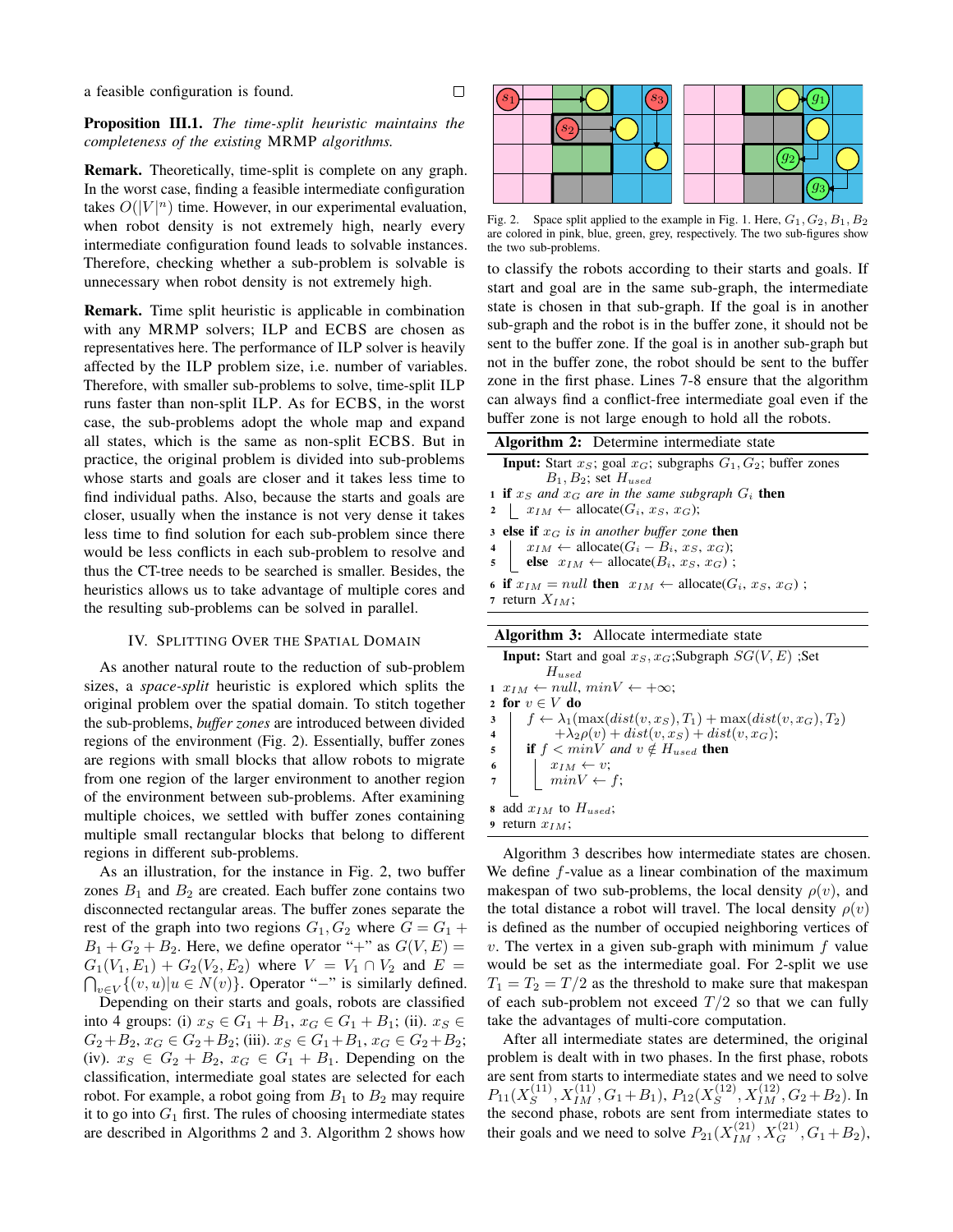$P_{22}(X_{IM}^{(22)}, X_G^{(22)}, G_2 + B_1)$ . Again, ILP or any other general MRMP solvers can be readily applied to solve the resulting MRMP sub-problems in parallel.

In general cases, when applying *space split* to divide an original graph into  $l \times m$  sub-graphs, we use a fixed buffer zone to complete the division. We find  $k$  intermediate states for each robot and the solution procedure breaks into  $k$ phases. In the *i*-th phase, the robots are sent from its  $(i-1)$ th intermediate state to *i*-th one. For each phase, there are  $l \times m$ sub-instances need to solve and thus in total  $l \times m \times k$ sub-instances need to be solved. The number of phases are determined by  $l, m$  and the longest paths robots need to travel. Usually, k is roughly  $l + m$ . A major advantage of the space split is that the reduced environment size simultaneously induces a reduction in sub-problems' makespans, allowing the sub-problems to be easily solved. As such, scalability is significantly boosted. The space-split can be combined with time-split, which brings further improvement to scalability. We denote the combination as *time-space-split*.

### V. EXPERIMENTAL EVALUATION

<span id="page-4-0"></span>In this section, we evaluate how the proposed heuristics affect the *computation time* and the *optimality ratio*. The computation time is the time for an algorithm to generate a solution.The optimality ratio is measured as the solution cost over an underestimated cost, generated by moving all robots to the goals, ignoring collisions. For each test scenario, we push the number of robots up to the solvers' limit to test the effect of the heuristics on solvers' scalability. The start configuration, goal configuration and environment obstacles are uniformly randomly generated. Each result entry in this section is an average over 25 test cases.

We choose Integer Linear Programming (ILP) [15] and Enhanced Conflict-Based Search (ECBS) [22] as the lowlevel MRMP solvers. These two algorithms are state-of-theart in terms of solving MRMP on graphs. For ECBS, we set its weight parameter  $w = 1.5$  since it is a good balance between optimality and computational efficiency, as indicated in the original publication and from our observation. All experiments are executed on an Intel® CoreTM i7-9700 CPU at 3.0GHz. Our heuristics are implemented in Java, while the MRMP solvers are in C++.

### *A. Evaluation of the Time Split Heuristic*

First, we evaluated k-time-split heuristic on a  $32 \times 32$ grid with 10% obstacles. Fig. [3](#page-4-1) shows the makespan result using ILP. Notation ILP- $kt$  stands for the combination of ILP and  $k$ -time-split. We observe that the scalability of ILP is significantly improved with minimal impact on solution optimality. For example, with 4-time-split, problems with 150 robots can be solved around 25 times faster, while the optimality ratio is well under 1.06.

In the second scenario, we demonstrate that by modifying the way intermediate goals are generated, the time split heuristic becomes much better for the *min-sum-of-costs* objective (see Fig. [4](#page-4-2) and Fig. [5\)](#page-4-3). Here "mk" stands for makespan and "tt" stands for sum of costs. A first observation



<span id="page-4-1"></span>Fig. 3. Result of k*-time-split* on *min-makespan* MRMP.

is that, with the same number of sub-problems, the min-sumof-costs version of time-split helps ILP to generate solutions much closer to optimal, as compared to the original  $k$ -way split heuristic. For example, the optimality ratio dropped from 1.6 to under 1.05 when using the revised heuristic. We also find that, similar to the previous evaluation, the timesplit heuristic reduces computation time. There is a small difference on the heuristic's effect on computation time when  $k = 2$ , since using min-sum-of-costs version of time-split heuristic makes the first sub-problem relatively harder than the second one. This implies that for sum-of-costs time-split, the threshold time span at the middle is not necessarily the optimal choice, which hints further opportunities for improvements.



<span id="page-4-2"></span>Fig. 4. Comparison of makespan and sum-of-costs time-split heuristics on  $min\text{-}sum\text{-}of\text{-}costs$  MRMP. The test graph is  $32 \times 32$  grid with  $10\%$ obstacles.



<span id="page-4-3"></span>Fig. 5. Comparison of makespan and sum-of-costs time-split heuristics on  $min\text{-}sum\text{-}of\text{-}costs$  MRMP. The test graph is  $128 \times 128$  grid with  $10\%$ obstacles.

Apart from the ILP solver, the proposed time-split heuristic also applies to other solvers such as ECBS. We evaluate the heuristic with ECBS on both grid graphs and the Dragon Age Origins (DAO) maps [35] (see Fig. [6\)](#page-5-1), optimizing the makespan objective. Here, the test cases are imported from public MRMP benchmark instances that comes along with the maps, instead of randomly generated by ourselves. The results are shown in Fig. [7](#page-5-2)[-9.](#page-5-3) Here, time-split allows problems with  $10\times$  more robots to be solved in the same amount of time while the solution optimality is just above 1.06. This further confirms that the time-split heuristic significantly extends the scalability of existing MRMP solvers while sacrificing little optimality.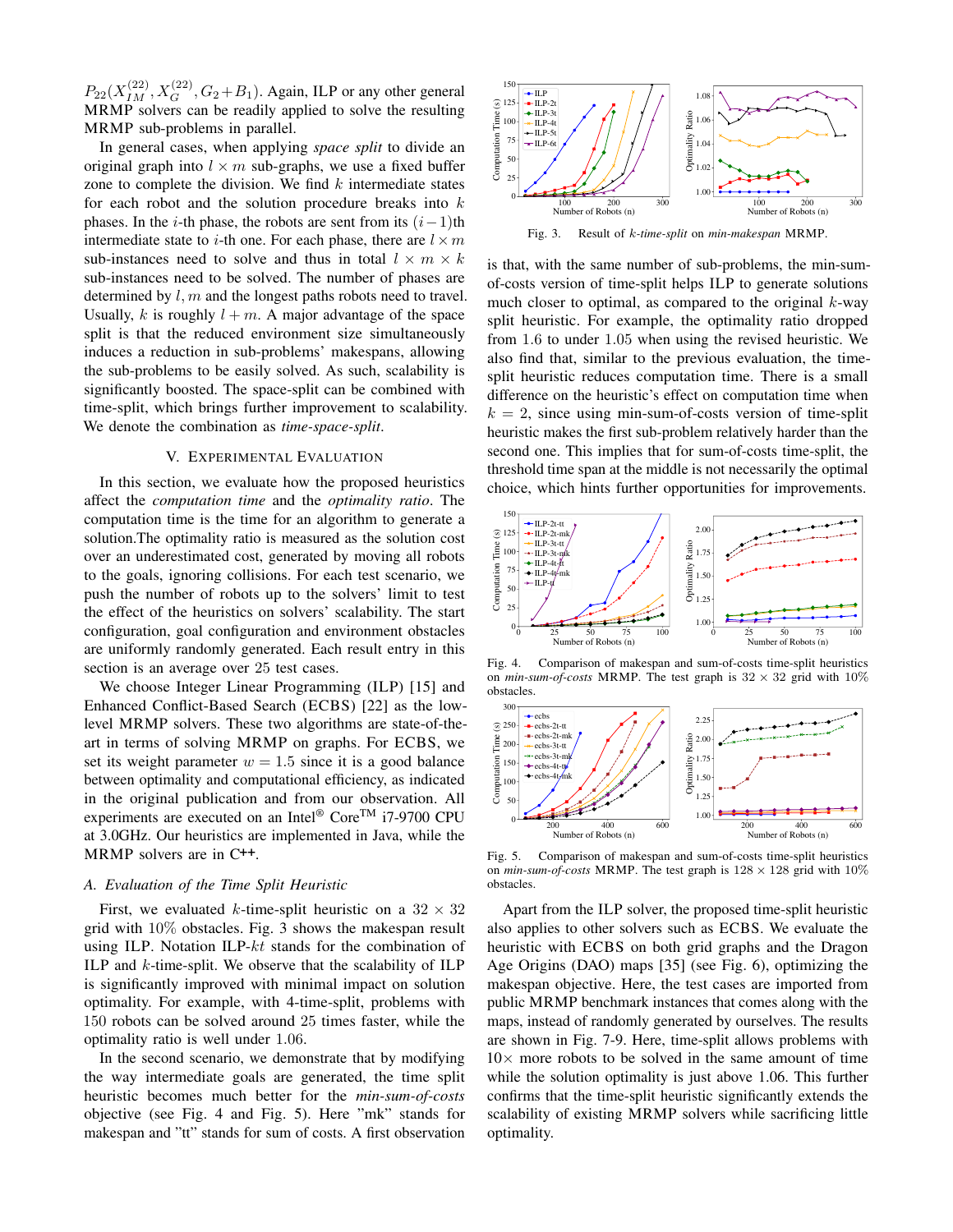

<span id="page-5-1"></span>Fig. 6. The DAO maps: ost003d, den520d, brc202d.

<span id="page-5-2"></span>



<span id="page-5-3"></span>

For space split, we mainly focus on the makespan objective and evaluated over many types of large grid graphs. In Fig. [10,](#page-5-4) we test space-split ILP on a  $128 \times 128$  grid and compare it with time-split. With the same split level  $k$ , 2space and 4-space splits run faster than 2-time and 4-time splits, respectively. 4-time split runs out memory when there are 40 robots while 4-space split can handle 60-70 robots without out of memory error. Due to the fact that 8-space split needs to solve much more sub-problems but the number of CPUs is limited, 8-space split scales better but in some cases not faster than 8-time split.



<span id="page-5-4"></span>Fig. 10. *Time-split* vs *space-split* ILP on  $128 \times 128$  grid.

# *C. Combined time-space split heuristics*

As a last evaluation, we combine the two heuristics. Shown by the test result (Fig. [11\)](#page-5-5) on a  $128 \times 128$  grid with  $5\%$ obstacles, the combination of the two heuristics further extends existing algorithms' scalability. Method "xsyt" means that y-time-split is applied after a x-space split. While 16-time split has out of memory error when  $n > 300$ , time-space-split can handle instances with  $n > 1000$ . The ILP solver can now be used to solve problems in large environments with a large number of robots, while maintaining  $1.x$  optimality.

We also attempted different size of buffer zones to see how it would affect the performance of time-space-split (Fig. [12\)](#page-5-6). As it shows, using smaller buffer zones (e.g.,  $4 \times 2$ ) benefits both of computation time and optimality.



<span id="page-5-5"></span>Fig. 11. Performance of time-space-split ILP on a  $128 \times 128$  graph with 5% obstacles.



<span id="page-5-6"></span>Fig. 12. Performance of space-split ILP using different size of buffer zones on  $128 \times 128$  grid.

## VI. CONCLUSION

<span id="page-5-0"></span>In this work, temporal and spatial division heuristics are developed for improving the performance of MRMP solvers. These heuristics are shown to increase the computational speed while maintaining solution quality. These heuristics can be applied in combination with most MRMP algorithms. We note that (as proved) time split is complete and applicable to any graph; magnitudes of performance gains were consistently observed. On the other hand, space split is not complete. But space split enables ILP to provide solutions of good quality for some challenging MRMP problems that are otherwise not solvable previously.

In future work, we intend to make these heuristics more *data-driven*. That is, we will determine how to perform the temporal and spatial division based on the problem input dynamically. For example, the  $k$  in  $k$ -time-split can be selected based on  $f(n, S, T)$  mentioned in the introduction. Furthermore, we plan to explore how to dynamically choose the buffer zone in the space split heuristic to improve its performance. Dynamic buffer zones are desirable when we work with irregular graphs and graphs with high obstacle density (e.g.  $\geq 25\%$ ). Machine learning techniques may be also be applied.